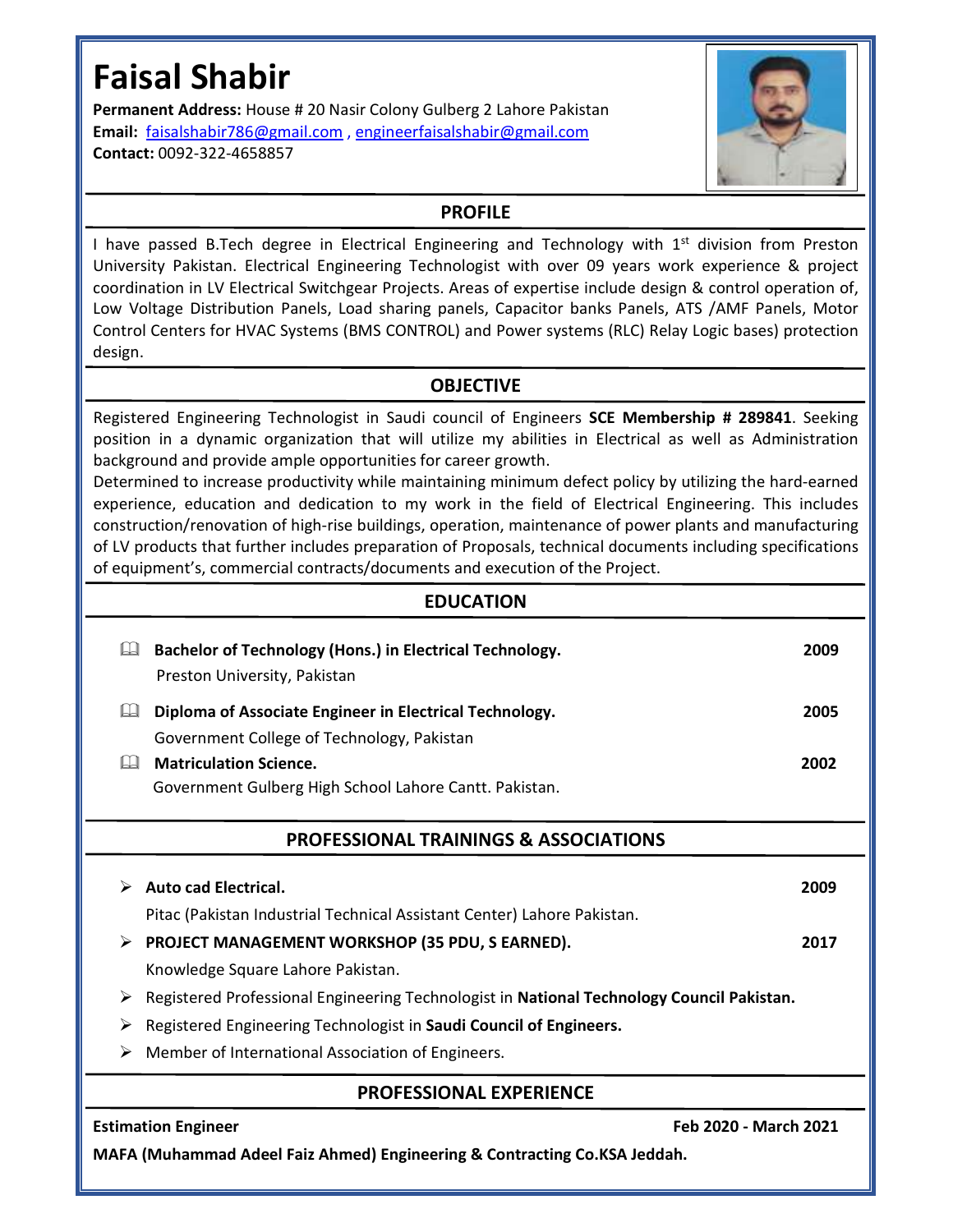### **Job Description**

- Estimation of LV Switchgear MDBs, SMDBs, DBs, ATS Panels, MCCs, Capacitor Banks.
- Handling projects on LV Panels / Automation systems and creating electrical documentation for them.
- $\clubsuit$  Review and assess technical specifications, bill of quantities & technical drawings.
- $\div$  Coordinating and analyzing specifications, drawings and suppliers' quotations and preparing technical comparative statements.
- $\div$  Finalize project pricing and calculate offer price according to Company policy.
- $\cdot \cdot$  Prepare the offer to the customer including technical and commercial terms.
- Site Visits according to customers requirements.
- \* Technical meetings for the concerned projects.

**Project Engineer May 2016 - Feb 2019** 

#### **National for Electrical Panel Boards KSA Jeddah.**

### **Job Description**

- Responsible in handling and monitoring of on-going assigned projects.
- $\div$  Coordinates and attends meeting with customers regarding the assigned projects.
- $\clubsuit$  Coordinates with Engineering Department for the technical requirements of customer.
- Prepares engineering instructions to issue the Drawings for Approval, Manufacturing Drawings, Asbuilt Drawings, and Revised Drawing based on customers comment or new technical requirements.
- $\clubsuit$  Analyze the quantity of materials on the inventory to check if materials are available or sufficient to complete the projects to avoid delay on the deliveries.
- $\cdot \cdot$  Coordinates with Procurement Department for the materials which have a critical time of deliveries and those projects which are delayed due to problem in shipping of materials from the supplier.
- $\div$  Coordinates and follow up with the Production Department about the status of the project to meet the delivery date.
- $\div$  Coordinates with QC Department about the inspection and testing of the assigned projects.
- Attends the Pre-Inspection Meeting, In-process Inspection and Final Inspection and Testing activities of the equipment/materials of on-going assigned projects.
- $\cdot$  Ensure that every project meets the customer specifications.
- $\cdot$  Ensure that every project meets the delivery time with customer satisfaction.
- Prepare technical submittals which compose of drawings, data sheets/catalogs of all projects for customer approval.
- ❖ Prepare Operation and Maintenance Manuals of all completed projects.

#### **Estimation & Design Engineer May 2012 -May 2016**

#### **National for Electrical Panel Boards KSA Jeddah.**

### **Job Description**

- $\div$  Documentation, estimation and preparation of proposals for different projects.
- $\clubsuit$  Study of drawings, load schedules and preparation of AutoCAD drawings of LV Product.
- Preparation of technical submittals, generation of BOQ, Test protocols and test procedures.
- ❖ Design the schematics drawings of the concerned projects.
- $\cdot$  Satisfaction of the clients by electrical and mechanical design reviews.
- ❖ Work on electrical BOQ, s to prepare quotations.
- Coordinating with the Project Manager, Sales Engineer, Production Engineer and other Discipline Engineers for reporting, scheduling, designing reviews and progress updates of the projects. coordinating with subcontractors and customers regarding the overall master schedule.
- Meeting with Clients and technical discussion for concerned projects.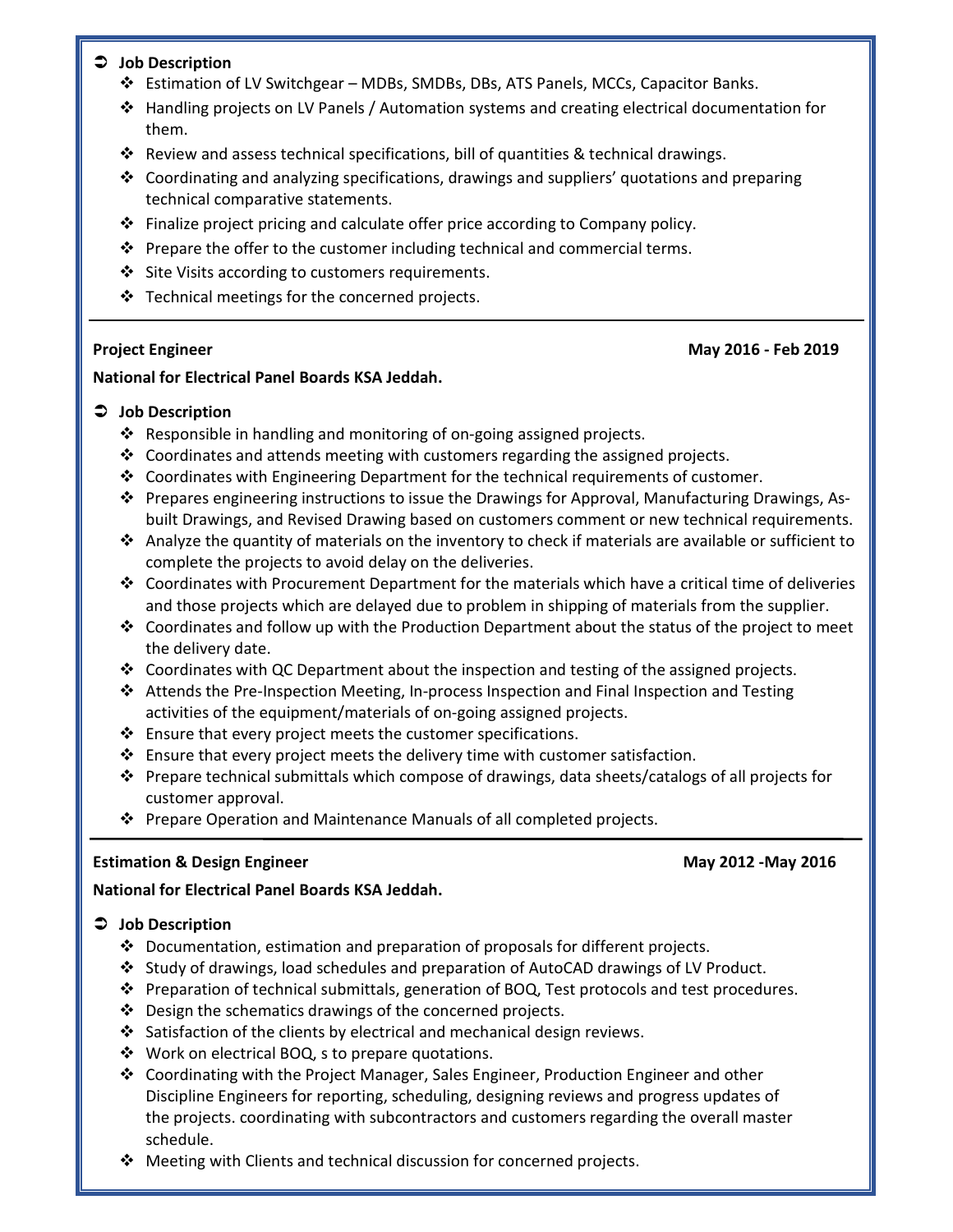- ❖ Preparation of SLD, s and Layouts of the Concerned Projects.
- Review the project and prepare estimate according to the client requirements.
- $\div$  Create the bill of quantity and make the basic design for the panel boards on the DOC and the XL3 Pro software Legrand.
- $\cdot \cdot$  the production schedule for the project.
- $\triangleleft$  Check with the QC department if there is anything not comply with the client specification.

#### **QC & Commissioning Engineer July 2010 – March 2012**

#### **ECS (Engineering Control Systems) Lahore Pakistan.**

#### **Job Description**

- $\clubsuit$  Includes factory testing, Quality Audits, Technical reports for the field support, creating and verifying of configuration files. Also Includes continuity, scheme testing, and high voltage test for the protection panels.
- Support daily operations of QC factory testing. Administrator for managing time tool, monthly finance sheet, resource planning, vacation planning and training schedule for the department.
- $\clubsuit$  Outlines test systems, formulate plans, maintain documentation and implement new process / test procedure in QC department quality internal and external ISO 9001:2008 audits.
- $\cdot \cdot$  Preparation of final test & inspection reports & commissioning reports with the coordination of the clients.
- $\div$  Inspection of panels before to deliver according to drawings and scheme required from the client.
- Configuration of PFI (Power factor improvement) Relays.
- Configuration of ATS (Auto Transfer Switch) & AMF (Auto Mains Failure) modules (DSE&DATAKOM)
- $\triangle$  Meeting with client's time to time for the concerned projects.
- ❖ Preparation of Components Lists, Technical Specifications, LOMs.
- $\cdot \cdot$  Preparation of Layout and Schematic Diagram where and when necessary.
- Performing electrical tests of panels (function test, Electrical operational test,2 Kv test, polarity test, current injection test, continuity Test, Insulation Test verification of dimensions).

### **Electrical Supervisor Oct 2009 – May 2010**

### **SAEC (South Asian Electrical Concerns) Pvt.Ltd Lahore Pakistan.**

#### **Job Description**

- ❖ Installation of wiring and electrical components in LV Panels.
- ❖ Hands on experience of wiring and testing of Panels.
- Hands on experience according to schematic diagram wiring of METERING panels for LV Panels.
- Well knowledge of Installation of VFD, s (SCHNEIDER Electric).
- $\clubsuit$  Hands on experience of wiring and installation of PLC, s and VFD, s panels. (Monitoring and control from BMS system).
- Hands on experience of wiring and installation Motor Control Panels. (Monitoring and control from BMS system).
- Hands on experience of wiring and installation A.T.S & A.M.F Panels (Monitoring and control from BMS system).
- $\div$  Hands on experience of wiring and installation P.F.I Panels. (Monitoring and control from BMS system).
- Hands on experience of wiring and installation P.L.C & D.C.S Panels (Monitoring and control from BMS system).
- $\div$  Hands on experience of wiring and installation all types of LV distribution boards.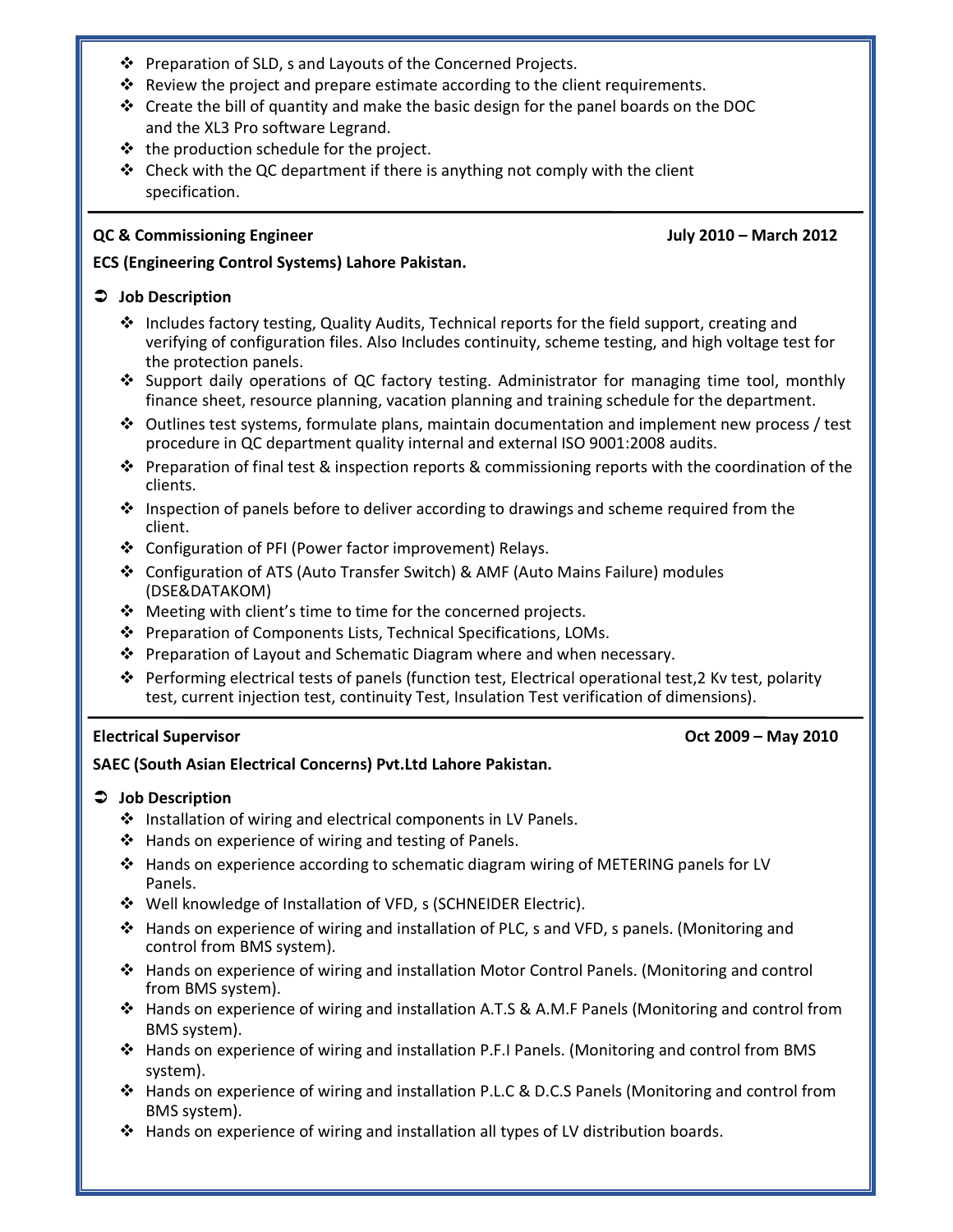- $\div$  Hands on experience for Interlocking of ACB and Other Breakers according to schematic diagram. (Monitoring and control from BMS system).
- ❖ Troubleshooting and Maintenance of Equipment on sites.
- $\cdot$  Commissioning of all types of LV panels and distribution boards.
- Testing of all types of LV panels and distribution boards.
- $\cdot$  Installation of generators with ATS & AMF panels.

# **MAJOR PROEJCT SUPERVISED AND COMMISSIONED IN PAKISTAN**

- **University of Lahore:** Testing & Commissioning of BUS COUPLER & PFI PANELS (750 KVAR).
- **Warid Telecom:** Testing & Commissioning of Power Cabinets for Tower lighting & power.
- **Pakistan School of Fashion & Designing Lahore:** Testing & Commissioning of LV & ATS panels (400 KVA Gensets).
- **PPL ADDHI (Oil & Gas Plant) PLC Panels:** Testing & Commissioning of PLC panels, Micro Logics (Rockwell, Siemens).
- **Bank Al Falah Data Centre, Ahad Arcade, Husain Chowk, Lahore:** Functional Testing & Commissioning of synchronizing panels.
- **NISHAT Textile Dying Unit, Ferozpur Road, Lahore:** Testing & Commissioning of LV & ATS panels.
- **PACKAGES, Bulleh Shah Paper Mills, Kasur:** Testing & Commissioning of LV, MCC, ATS PANELS MCU Boxes.
- **Standard Chartered Bank, F-7, Islamabad:** Testing & Commissioning of LV PANELS, SMPB, s & Distribution Boards.
- **FC College (Building Construction Project):** Testing & Commissioning of BUS COUPLER & PFI panels (750 KVAR).
- **Atlas Honda:** Installation & Commissioning of LV PANELS & SMPB, S
- **Shalimar Hotel Lhr:** Testing**,** Installation & Commissioning of LV, MCC, ATS (630 KVA Genset) PANELS, MCU Boxes.
- **MSC Warid Telecom:** Functional Testing & Commissioning LV Panels, Synchronizing PANELS, BUS COUPLER & PFI PANELS (650 KVAR).

# **MAJOR PROJECTS SUPERVISED AND COMPLETED IN SAUDI ARABIA**

- **Sadafco Head Office Jeddah (2020):** Design of the chiller panels and supervised installation at site.
- **Petromin Plant Jeddah (2020):** Design & Estimation of Main distribution panels 3200A.
- **Makkah Hilton Hotel (2020):** Estimation & Design of Capacitor bank panels 750 kvar.
- **Makkah Water (2020):**  Supply, installation, Testing & Commissioning of AVR 800A.
- **Iffco Delmon Yanbu Commercial Port (2020):**

 Supervised, Complete project Estimation, Proposal & Design (Schematic, Control and Layouts diagrams) of LV panels, MDB, S, SMPB, S, DB, S and ATS panels 6300A and Capacitor Bank panels 950 kvar. Installation and execution of the project includes power cable laying, cable termination, testing & commissioning.

# **Gems School King ABDULLAH Economic City (2012):**

 Fully Supervised, Schrack Technik Type Tested TTA Assembly Panel Complete Project Estimation, Proposal & Design Testing & Commissioning of LV panels (Schematic, Control and Layouts diagrams) & Capacitor bank panels (450 kvar) SMPB, s, MDBs, ATS panels 225 kva genset with DSE 704 module and HVAC panels*.* 

### **Arrow Beverage Factory Project Industrial Area-2(2013):**

 Supervised, Complete project Estimation, Proposal & Design (Schematic, Control and Layouts diagrams) of LV panels, MPB, S, MCC, S, SMPB, S, DB, S and ATS panels relay logic control (RLC) and Capacitor bank panels 840 kvar. Full Coordination with the contractor for installation of